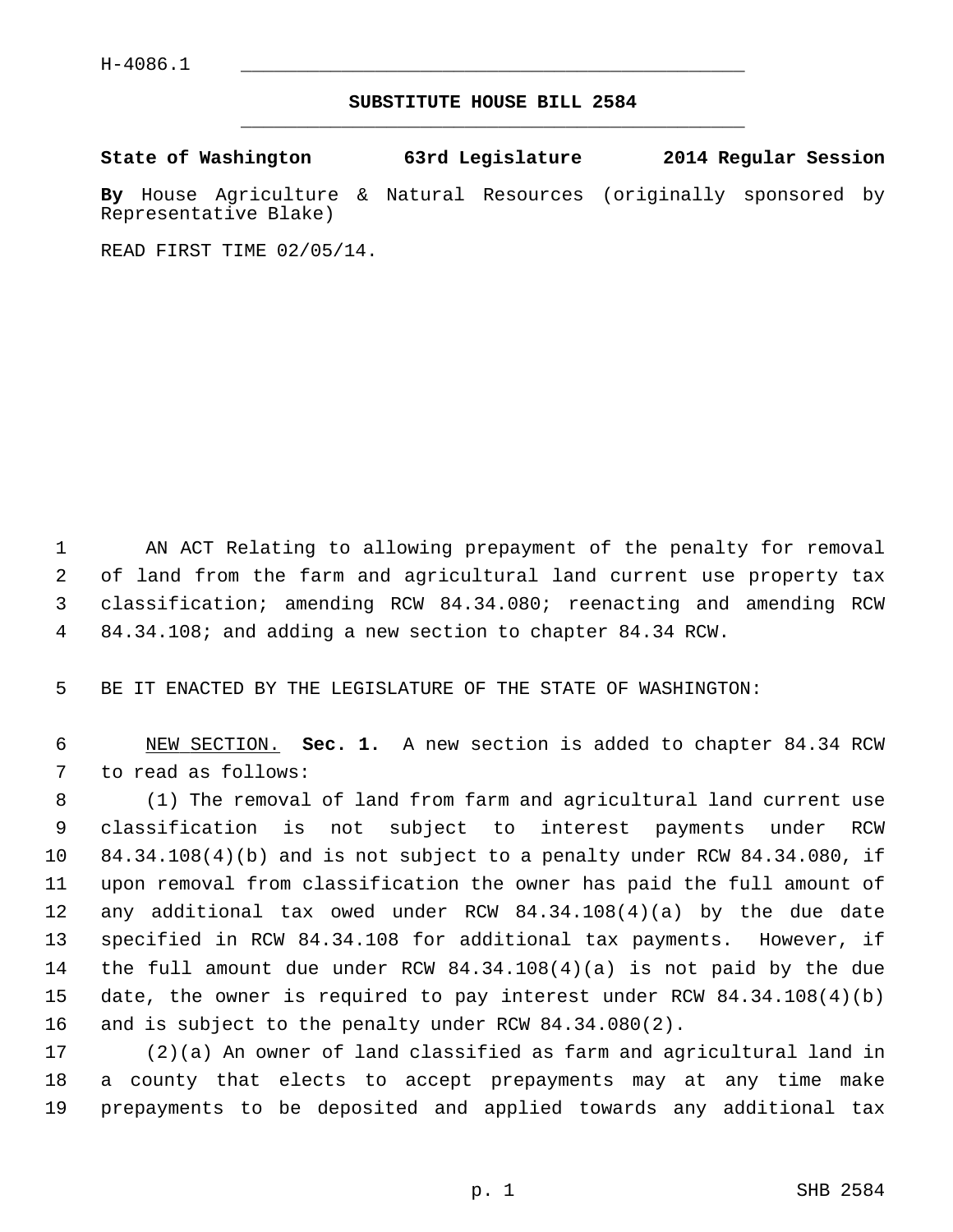1 payments that would be due, if, at a later date, the owner decides to 2 remove such land from farm and agricultural land current use 3 classification and additional tax is owed at the time of removal under 4 RCW 84.34.108(4)(a). However, prepayments made under this section may 5 not in any one tax year exceed the difference between the property tax 6 paid as farm and agricultural land and the amount of property tax 7 otherwise due and payable, for the year in which the prepayment is 8 made, had the land not been classified as farm and agricultural land. 9 Interest does not accrue on prepayments made for an additional tax 10 whether applied to the additional tax or used as a credit for other tax 11 due.

12 (b) An owner that makes prepayments under this subsection (2) and 13 later decides to not remove the farm and agricultural land from current 14 use classification may request to have such prepayments applied as a 15 credit against any property tax due in the county of the farm and 16 agricultural land by the owner. The credit may be carried forward 17 until such prepayments have been used in full. No refunds of 18 prepayments may be issued under this section.

19 (3) This section only applies if a county elects to accept 20 prepayments as provided in subsections (1) and (2) of this section. 21 Nothing in this section requires a county to accept prepayments from 22 landowners to be applied towards additional tax payments that would be 23 due as a result of a current use classification change.

24 **Sec. 2.** RCW 84.34.108 and 2009 c 513 s 2, 2009 c 354 s 3, 2009 c 25 255 s 2, and 2009 c 246 s 3 are each reenacted and amended to read as 26 follows:

27 (1) When land has once been classified under this chapter, a 28 notation of the classification (( $\frac{1}{2}$ ) must be made each year upon 29 the assessment and tax rolls and the land  $((shall))$  must be valued 30 pursuant to RCW 84.34.060 or 84.34.065 until removal of all or a 31 portion of the classification by the assessor upon occurrence of any of 32 the following:

33 (a) Receipt of notice from the owner to remove all or a portion of 34 the classification;

35 (b) Sale or transfer to an ownership, except a transfer that 36 resulted from a default in loan payments made to or secured by a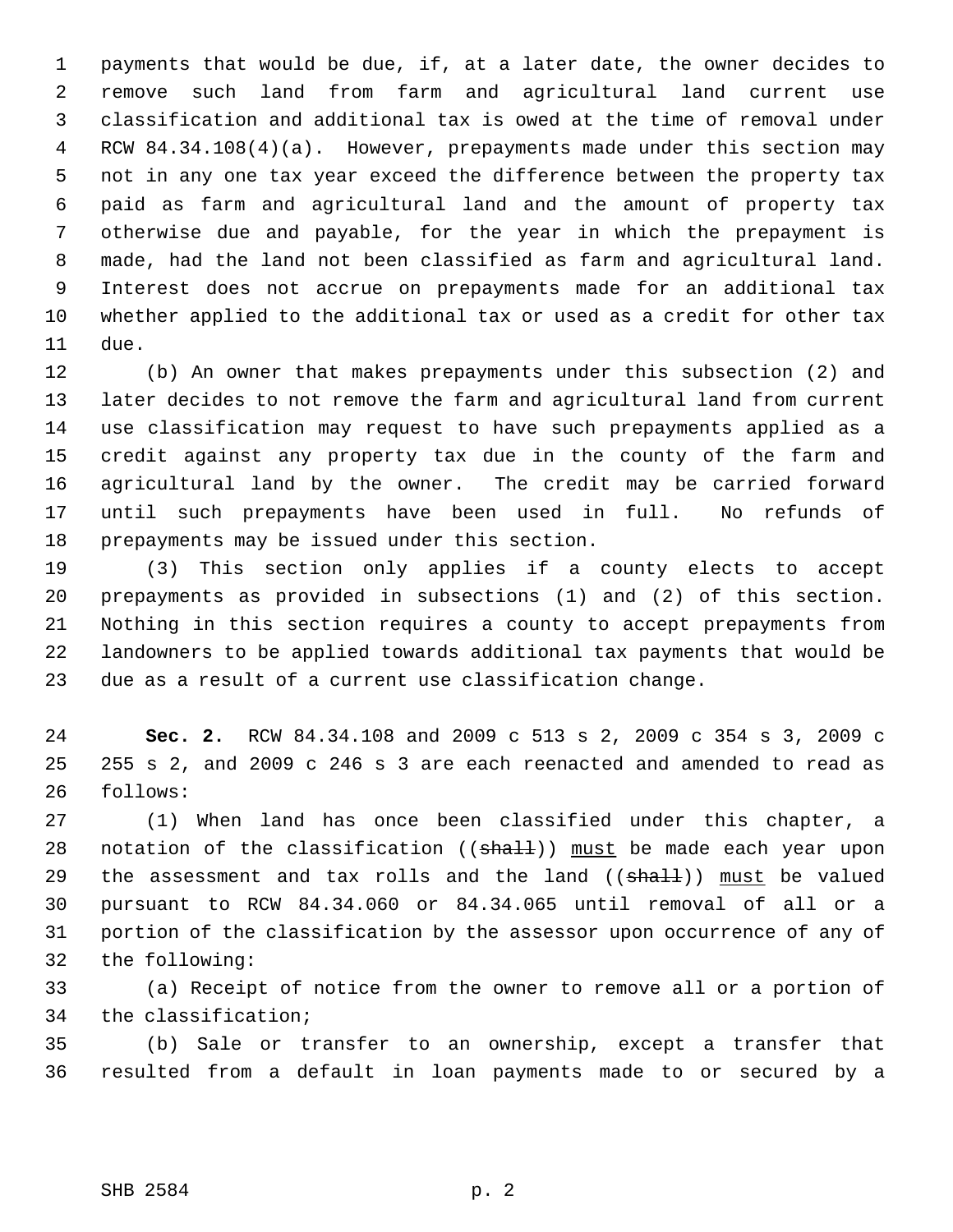1 governmental agency that intends to or is required by law or regulation 2 to resell the property for the same use as before, making all or a 3 portion of the land exempt from ad valorem taxation;

 4 (c) Sale or transfer of all or a portion of the land to a new 5 owner, unless the new owner has signed a notice of classification 6 continuance, except transfer to an owner who is an heir or devisee of 7 a deceased owner ((shall)) may not, by itself, result in removal of 8 classification. The notice of continuance ((shall)) must be on a form 9 prepared by the department. If the notice of continuance is not signed 10 by the new owner and attached to the real estate excise tax affidavit, 11 all additional taxes calculated pursuant to subsection (4) of this 12 section ((shall)) become due and payable by the seller or transferor at 13 time of sale. The auditor  $((shall))$  may not accept an instrument of 14 conveyance regarding classified land for filing or recording unless the 15 new owner has signed the notice of continuance or the additional tax 16 has been paid, as evidenced by the real estate excise tax stamp affixed 17 thereto by the treasurer. The seller, transferor, or new owner may 18 appeal the new assessed valuation calculated under subsection (4) of 19 this section to the county board of equalization in accordance with the 20 provisions of RCW 84.40.038. Jurisdiction is hereby conferred on the 21 county board of equalization to hear these appeals;

22 (d)(i) Determination by the assessor, after giving the owner 23 written notice and an opportunity to be heard, that all or a portion of 24 the land no longer meets the criteria for classification under this 25 chapter. The criteria for classification pursuant to this chapter 26 continue to apply after classification has been granted.

27 (ii) The granting authority, upon request of an assessor, ((shall)) 28 must provide reasonable assistance to the assessor in making a 29 determination whether the land continues to meet the qualifications of 30 RCW 84.34.020 (1) or  $(3)$ . The assistance  $((\text{shall}))$  must be provided 31 within thirty days of receipt of the request.

32 (2) Land may not be removed from classification because of:

33 (a) The creation, sale, or transfer of forestry riparian easements 34 under RCW 76.13.120; or

35 (b) The creation, sale, or transfer of a fee interest or a 36 conservation easement for the riparian open space program under RCW 37 76.09.040.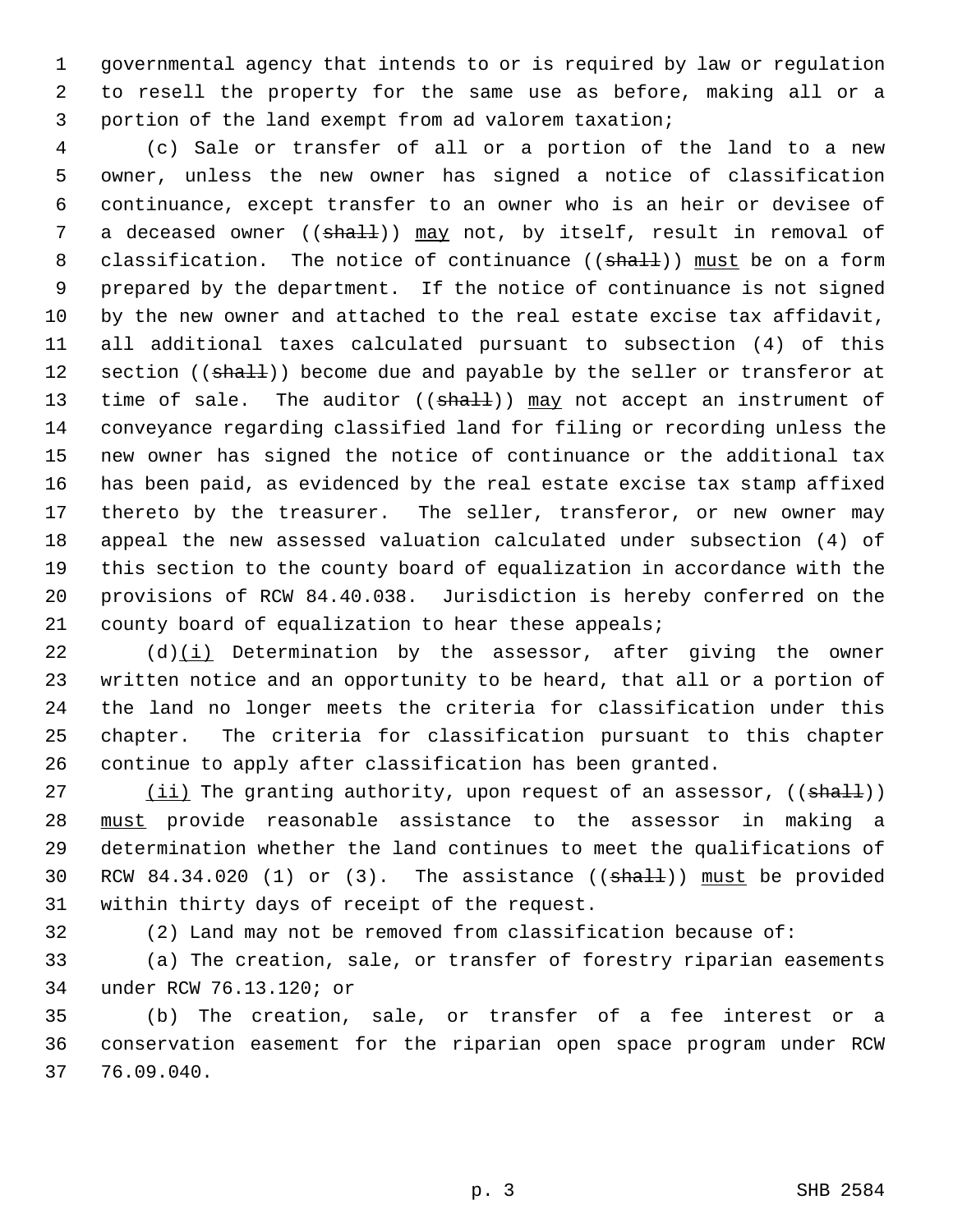1 (3) Within thirty days after the removal of all or a portion of the 2 land from current use classification under subsection (1) of this 3 section, the assessor  $((shall))$  must notify the owner in writing, 4 setting forth the reasons for the removal. The seller, transferor, or 5 owner may appeal the removal to the county board of equalization in 6 accordance with the provisions of RCW 84.40.038. The removal notice 7 must explain the steps needed to appeal the removal decision, including 8 when a notice of appeal must be filed, where the forms may be obtained, 9 and how to contact the county board of equalization.

10 (4) Unless the removal is reversed on appeal, the assessor 11 ((shall)) must revalue the affected land with reference to its true and 12 fair value on January 1st of the year of removal from classification. 13 Both the assessed valuation before and after the removal of 14 classification ((shall)) must be listed and taxes ((shall)) must be 15 allocated according to that part of the year to which each assessed 16 valuation applies. Except as provided in subsection (6) of this 17 section, an additional tax, applicable interest, and penalty ((shall)) 18 must be imposed, which ((shall be)) is due and payable to the treasurer 19 thirty days after the owner is notified of the amount of the additional 20 tax. As soon as possible, the assessor  $((shalt))$  must compute the 21 amount of additional tax, applicable interest, and penalty and the 22 treasurer ((shall)) must mail notice to the owner of the amount thereof 23 and the date on which payment is due. The amount of the additional 24 tax, applicable interest, and penalty (( $\frac{1}{\text{shall}}$  be)) is determined as 25 follows:

26 (a) The amount of additional tax ((shall be)) is equal to the 27 difference between the property tax paid as "open space land," "farm 28 and agricultural land," or "timber land" and the amount of property tax 29 otherwise due and payable for the seven years last past had the land 30 not been so classified;

31 (b) The amount of applicable interest ((shall be)) is equal to the 32 interest upon the amounts of the additional tax paid at the same 33 statutory rate charged on delinquent property taxes from the dates on 34 which the additional tax could have been paid without penalty if the 35 land had been assessed at a value without regard to this chapter. 36 Interest is not charged under this section if the removal satisfies the 37 conditions of section 1 of this act;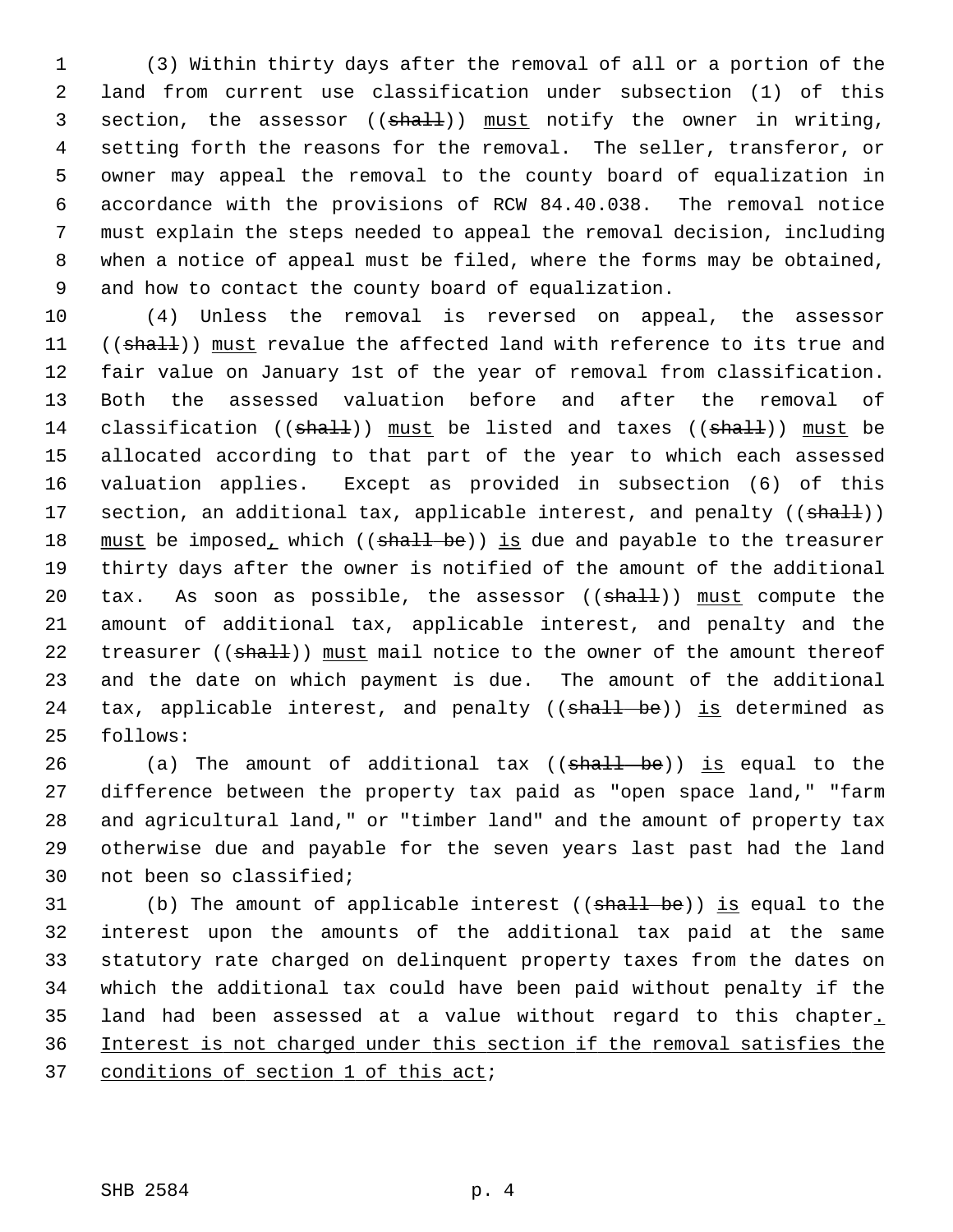1 (c) The amount of the penalty ((shall be)) is as provided in RCW 2 84.34.080. The penalty ((shall)) may not be imposed if the removal 3 satisfies the conditions of RCW 84.34.070 or section 1 of this act.

4 (5) Additional tax, applicable interest, and penalty, ((shall)) 5 become a lien on the land which  $((shath))$  attaches at the time the land 6 is removed from classification under this chapter and ((shall have)) 7 has priority to and ((shall)) must be fully paid and satisfied before 8 any recognizance, mortgage, judgment, debt, obligation<sub>1</sub> or 9 responsibility to or with which the land may become charged or liable. 10 This lien may be foreclosed upon expiration of the same period after 11 delinquency and in the same manner provided by law for foreclosure of 12 liens for delinquent real property taxes as provided in RCW 84.64.050. 13 Any additional tax unpaid on its due date ((shall thereupon)) becomes 14 delinquent as of the due date. From the date of delinquency until 15 paid, interest ((shall be)) is charged at the same rate applied by law 16 to delinquent ad valorem property taxes.

17 (6) The additional tax, applicable interest, and penalty specified 18 in subsection (4) of this section (( $shall$ )) may not be imposed if the 19 removal of classification pursuant to subsection (1) of this section 20 resulted solely from:

21 (a) Transfer to a government entity in exchange for other land 22 located within the state of Washington;

23 (b)(i) A taking through the exercise of the power of eminent 24 domain, or (ii) sale or transfer to an entity having the power of 25 eminent domain in anticipation of the exercise of such power, said 26 entity having manifested its intent in writing or by other official 27 action;

28 (c) A natural disaster such as a flood, windstorm, earthquake, or 29 other such calamity rather than by virtue of the act of the landowner 30 changing the use of the property;

31 (d) Official action by an agency of the state of Washington or by 32 the county or city within which the land is located which disallows the 33 present use of the land;

34 (e) Transfer of land to a church when the land would qualify for 35 exemption pursuant to RCW 84.36.020;

36 (f) Acquisition of property interests by state agencies or agencies 37 or organizations qualified under RCW 84.34.210 and 64.04.130 for the 38 purposes enumerated in those sections. At such time as these property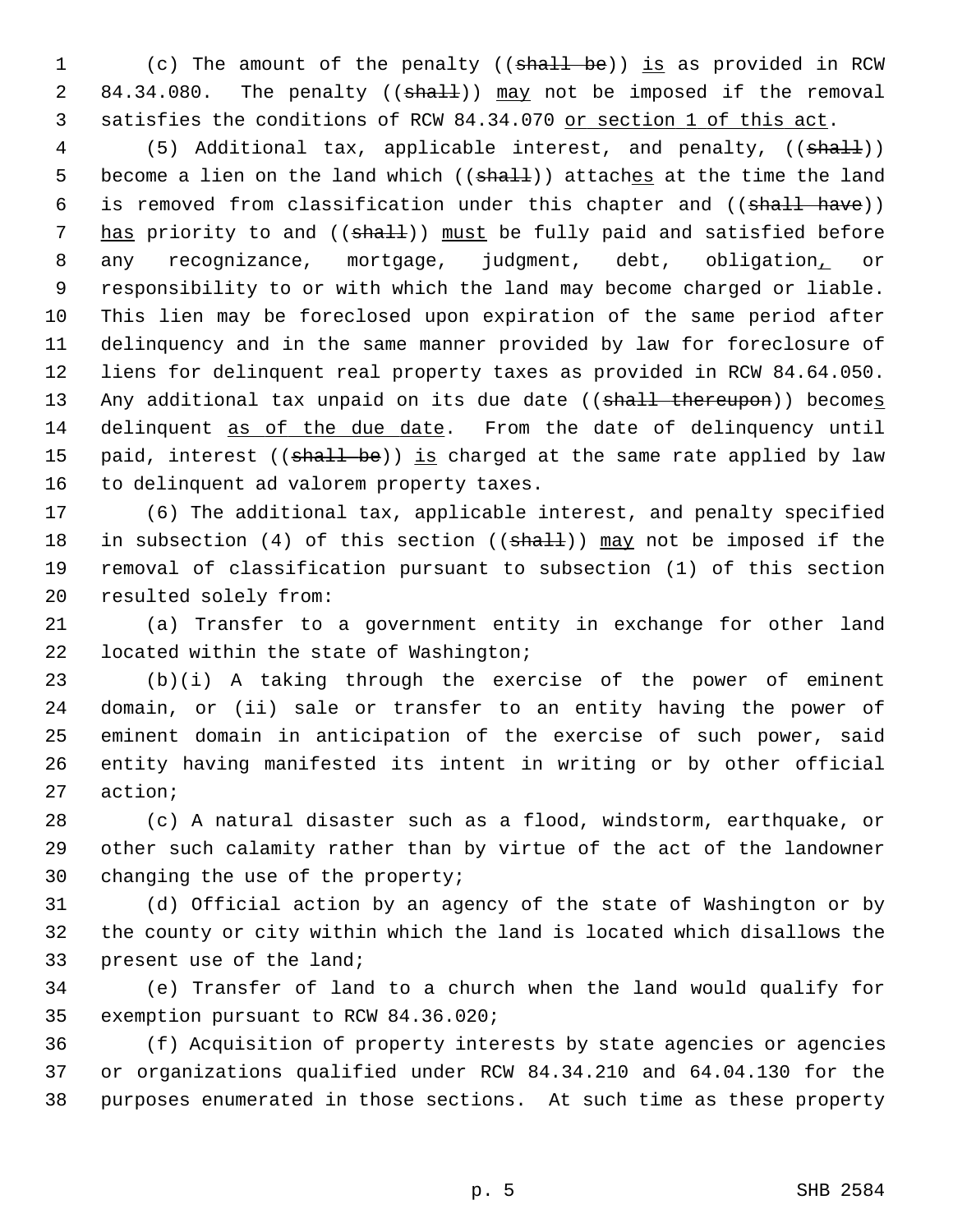1 interests are not used for the purposes enumerated in RCW 84.34.210 and 2 64.04.130 the additional tax specified in subsection (4) of this 3 section  $((shall))$  must be imposed;

 4 (g) Removal of land classified as farm and agricultural land under 5 RCW 84.34.020(2)(f);

 6 (h) Removal of land from classification after enactment of a 7 statutory exemption that qualifies the land for exemption and receipt 8 of notice from the owner to remove the land from classification;

 9 (i) The creation, sale, or transfer of forestry riparian easements 10 under RCW 76.13.120;

11 (j) The creation, sale, or transfer of a conservation easement of 12 private forest lands within unconfined channel migration zones or 13 containing critical habitat for threatened or endangered species under 14 RCW 76.09.040;

15 (k) The sale or transfer of land within two years after the death 16 of the owner of at least a fifty percent interest in the land if the 17 land has been assessed and valued as classified forest land, designated 18 as forest land under chapter 84.33 RCW, or classified under this 19 chapter continuously since 1993. The date of death shown on a death 20 certificate is the date used for the purposes of this subsection 21 (6)(k); or

22 (l)(i) The discovery that the land was classified under this 23 chapter in error through no fault of the owner. For purposes of this 24 subsection (6)(l), "fault" means a knowingly false or misleading 25 statement, or other act or omission not in good faith, that contributed 26 to the approval of classification under this chapter or the failure of 27 the assessor to remove the land from classification under this chapter.

28 (ii) For purposes of this subsection (6), the discovery that land 29 was classified under this chapter in error through no fault of the 30 owner is not the sole reason for removal of classification pursuant to 31 subsection (1) of this section if an independent basis for removal 32 exists. Examples of an independent basis for removal include the owner 33 changing the use of the land or failing to meet any applicable income 34 criteria required for classification under this chapter.

35 **Sec. 3.** RCW 84.34.080 and 1999 sp.s. c 4 s 705 are each amended to 36 read as follows:

37 When land which has been classified under this chapter as open